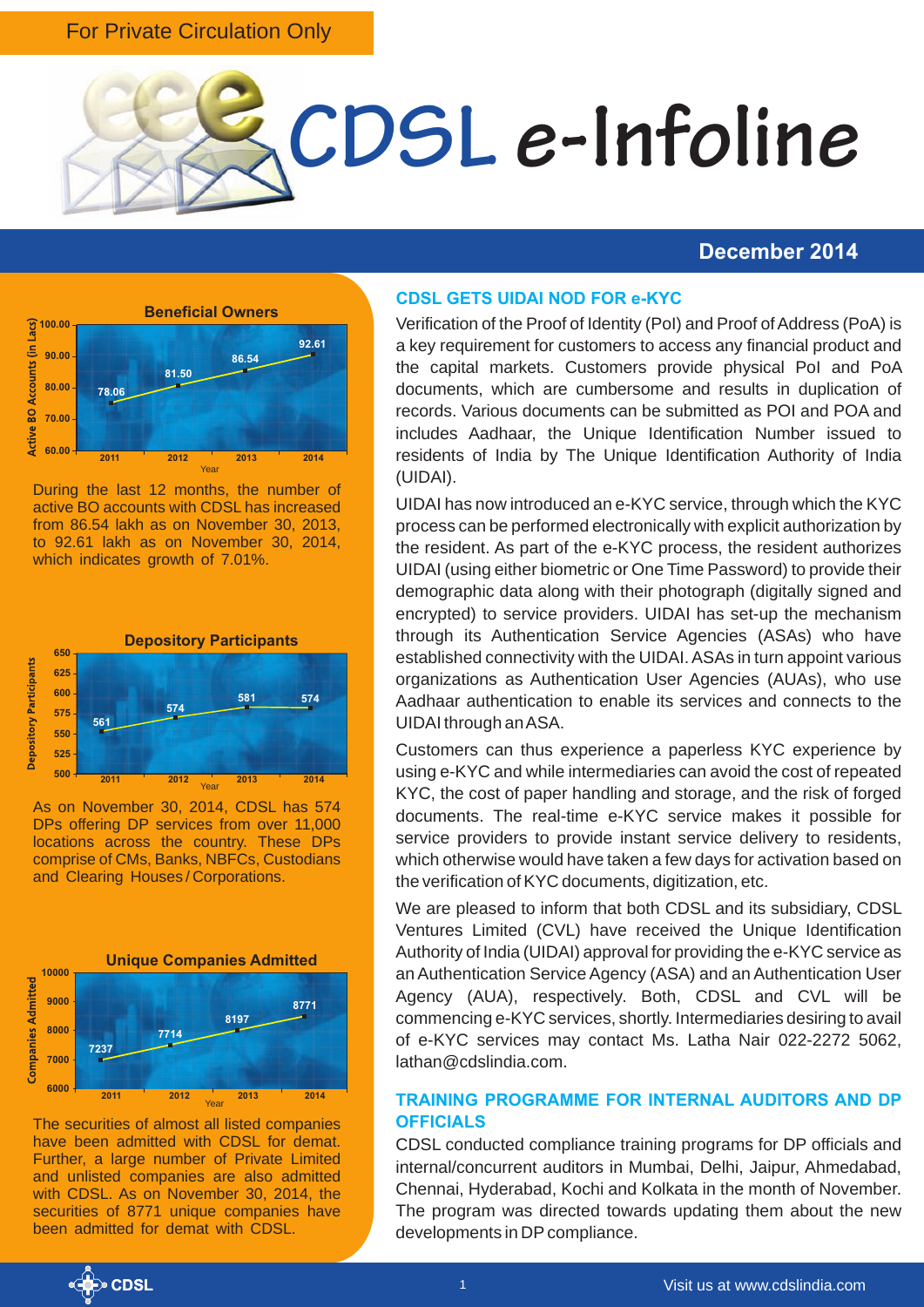# **CDSL e-Infoline**



Compliance Training program in Chennai on November 29, 2014.

### **CDSL's TRUST APP for BOs**

Compliance Training Program in Kolkata on November 29, 2014.

CDSL had launched the TRUST -TRansactions Using Secured Texting facility as an alternative channel to submission of delivery instructions, for trades done on a stock exchange. By using TRUST, BOs can confirm delivery instructions uploaded by the broker by sending an SMS using any mobile phone with Android Operating System (OS) or through GPRS based version of TRUST for Android, iPhone, Blackberry and Windows based mobile devices. CDSL is pleased to announce that TRUST Mobile application; "CDSL TRUST" has now been made available for download on Google Play Store. BOs may download this cost free App from their Android based mobile phones and follow the simple registration steps.

### **NSEL CIRCULAR - PROCESS OF FINANCIAL CLOSURE OF e-SERIES**

National Spot Exchange Limited (NSEL) has issued a Circular no. NSEL/DP/2014/042 dated November 10, 2014 about the process of financial closure of e-series. As per the said circular, the remittance of payout to unit holders holding free units of e-COPPER has commenced at average rate of Rs. 462.7339 per unit (i.e. per Kilogram) for 100 percent of holding. Hence, an amount of Rs. 462.73 (100%) for every unit of e-COPPER held is being released by NSEL. Details of the remittance made to the eligible unit holders shall be made available on the website of the Exchange. DPs and Beneficial Owners (BOs) may take note of the same.

### **NISM DEPOSITORY OPERATIONS CPE PROGRAM**

As an NISM accredited CPE Provider for conducting the Depository Operations Program, CDSL conducted CPE training programs at Mumbai and Ahmedabad on December 6, 2014.

### **GREEN INITIATIVE FOR CORPORATES**

CDSL's service 'Go Green' offers corporate entities to convey all communications to their shareholders through e-mail. As the name suggests, Go Green aims to use 'greener' electronic practices of communication over the conventional printing and posting physical mail.

Companies can use this inexpensive and efficient service for sending any communication to their shareholders which would result in reduced costs and contribute to a greener environment.

To register your company for Go Green, please contact Mr. Anand Tirodkar on 022-22728153, anandt@cdslindia.com or Mr Ankit Bandivadekar on 022-22728634, ankitb@cdslindia.com .

| <b>NEW DP ADMITTED</b>                   |       |                                                                      |                                                    |                 |
|------------------------------------------|-------|----------------------------------------------------------------------|----------------------------------------------------|-----------------|
| <b>DPID</b>                              |       | <b>DP NAME</b>                                                       |                                                    | <b>LOCATION</b> |
| 80000                                    |       | <b>INVESTSMART STOCK</b><br><b>BROKERS</b><br><b>PRIVATE LIMITED</b> |                                                    | <b>INDORE</b>   |
| <b>WITHDRAWAL/TERMINATION OF CDSL DP</b> |       |                                                                      |                                                    |                 |
| NO.                                      |       | <b>DPID</b>                                                          | <b>DP NAME</b>                                     |                 |
| $\overline{1}$                           |       | 18500                                                                | <b>SAIKRIPA SECURITIES LIMITED</b>                 |                 |
| $\overline{2}$                           | 42400 |                                                                      | THE MAHARASHTRA STATE<br><b>CO-OP BANK LIMITED</b> |                 |
| 3                                        | 52500 |                                                                      | <b>VASANTI SHARE</b><br><b>BROKERS LIMITED</b>     |                 |

### **INVESTOR AWARENESS PROGRAMS (IAPs)**

During November 2014, CDSL BOPF Trust has conducted 33 IAPs across India. DPs such as Celebrus Capital Limited, India Infoline Limited, Way2wealth Brokers Private Limited, Karvy Stock Broking Limited, Delhi Stock Exchange Limited, Geojit BNP Paribas Financial Services Limited, HDFC Securities Ltd, SW Capital Private Limited, Axis Bank Limited, Sharewealth Securities Limited, Jalgaon Janata Sahakari Bank, VCK Share & Stock Broking Services Limited, IndiaNivesh Securities Private Limited, Inventure Growth and Securities Limited, Muthoot Securities Limited, Nirmal Bang Securities Private Limited, Sharekhan Ltd, HDFC Bank Ltd, Anand Rathi Shares And Stock Brokers Limited, Cholamandalam Securities Limited., also participated in these IAPs. Further, leading dailies such as Eenadu, Sandesh, Maharashtra Times, Hindustan Times etc., also contributed in making these IAPs a success. These programs were directed towards educating the investors about depository services, financial planning, Rajiv Gandhi Equity Savings Scheme (RGESS) etc.

CDSL, also conducted a seminar with Association of National Exchanges Members of India (ANMI). For details of forthcoming IAPs, kindly visit www.cdslindia.com.

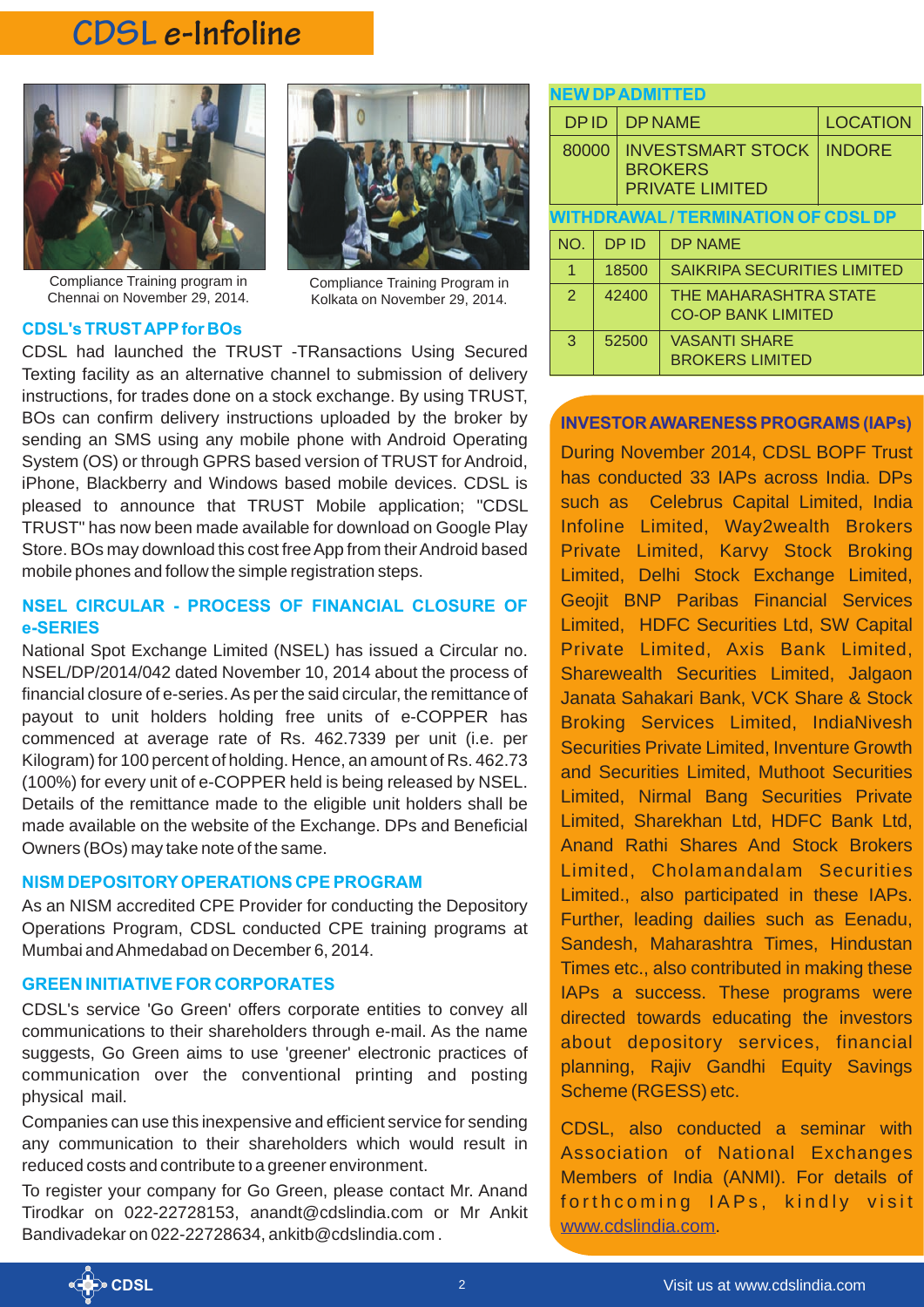# **CDSL e-Infoline**



Mr. Cyrus Khambata, Executive Vice President, CDSL addressing the audience at a seminar conducted with ANMI at Mumbai, on November 27, 2014.





Mr. Sunil Alvares, Senior Vice President, CDSL addressing the audience at a seminar conducted with ANMI at Mumbai, on November 27, 2014.

Mr. Ramkumar K, Senior Vice President, CDSL addressing the audience at a seminar conducted with ANMI at Mumbai, on November 27, 2014.



Mr. Chandrashekar Thakur, Head- Investor Education, CDSL, addressing the students of Vivekanand College of Commerce, Mumbai on November 11, 2014.



Mr. Jayashankar Nair of India Infoline Limited addressing the audience at an IAP conducted at Kottayam, Kerala on November 14, 2014

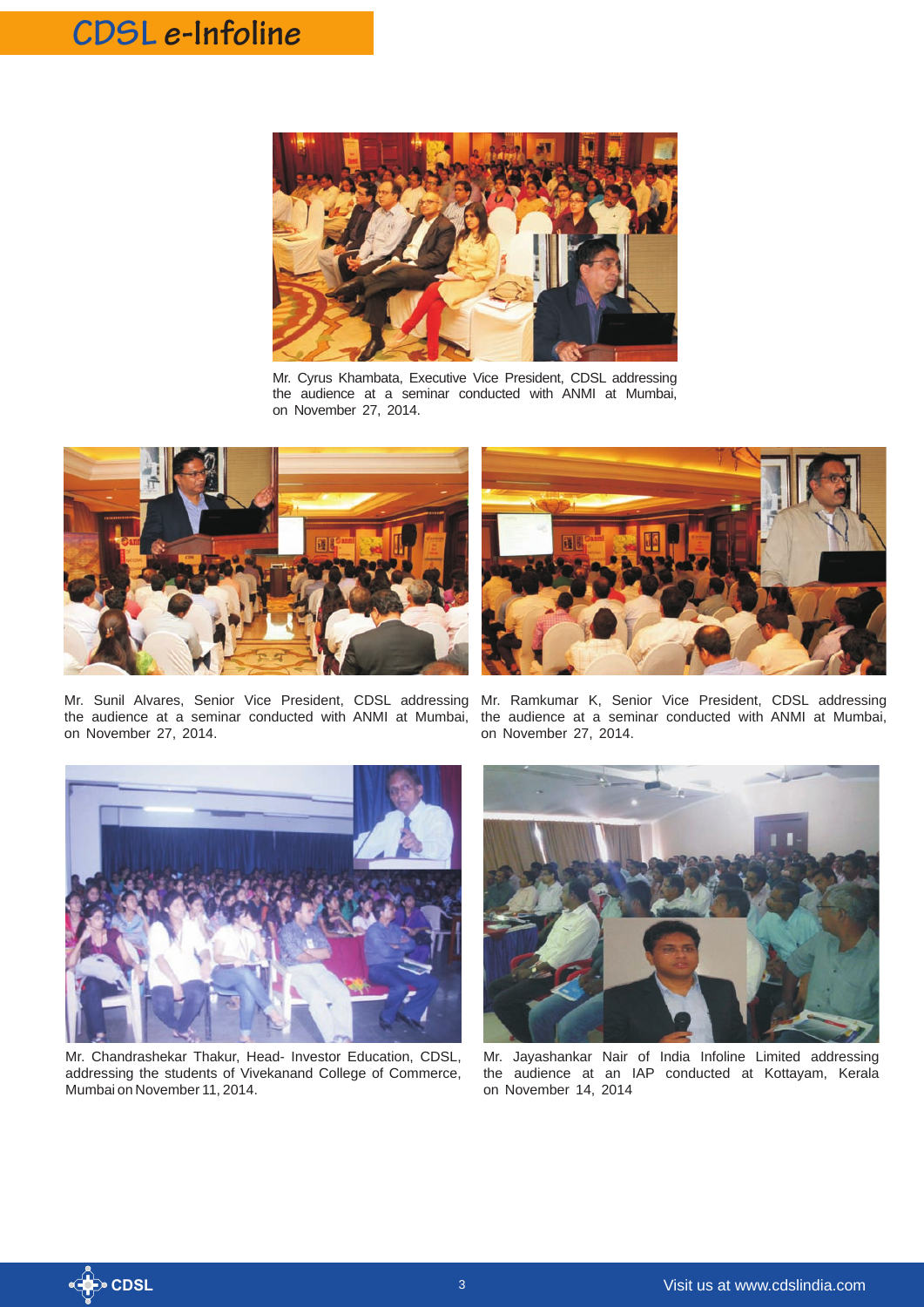# **CDSL e-Infoline**



Mr. Anand Rathi, Chairman, Anand Rathi Shares And Stock Brokers Limited addressing the audience at an IAP conducted at Jaipur, Rajasthan on November 29, 2014.



Mr. K. Balasubramanyam of Axis Bank addressing the audience at an IAP conducted at Hanamkonda, Andhra Pradesh on November 9,2014.



Mr. Rajesh Krishna Moorthy of HDFC Bank addressing the audience at an IAP conducted at Palakkad,Kerala on November 29, 2014.



Mr. Murali and Mr. Jagan of Cholamandalam Securities Limited addressing the employees of EID Parry Sugar Factory conducted at Nellikuppam, Tamil Nadu on November 24, 2014.



Mr. Vijay Ranjane of Inventure Growth and Securities Limited addressing the audience at an IAP conducted at Mumbai on November 23, 2014